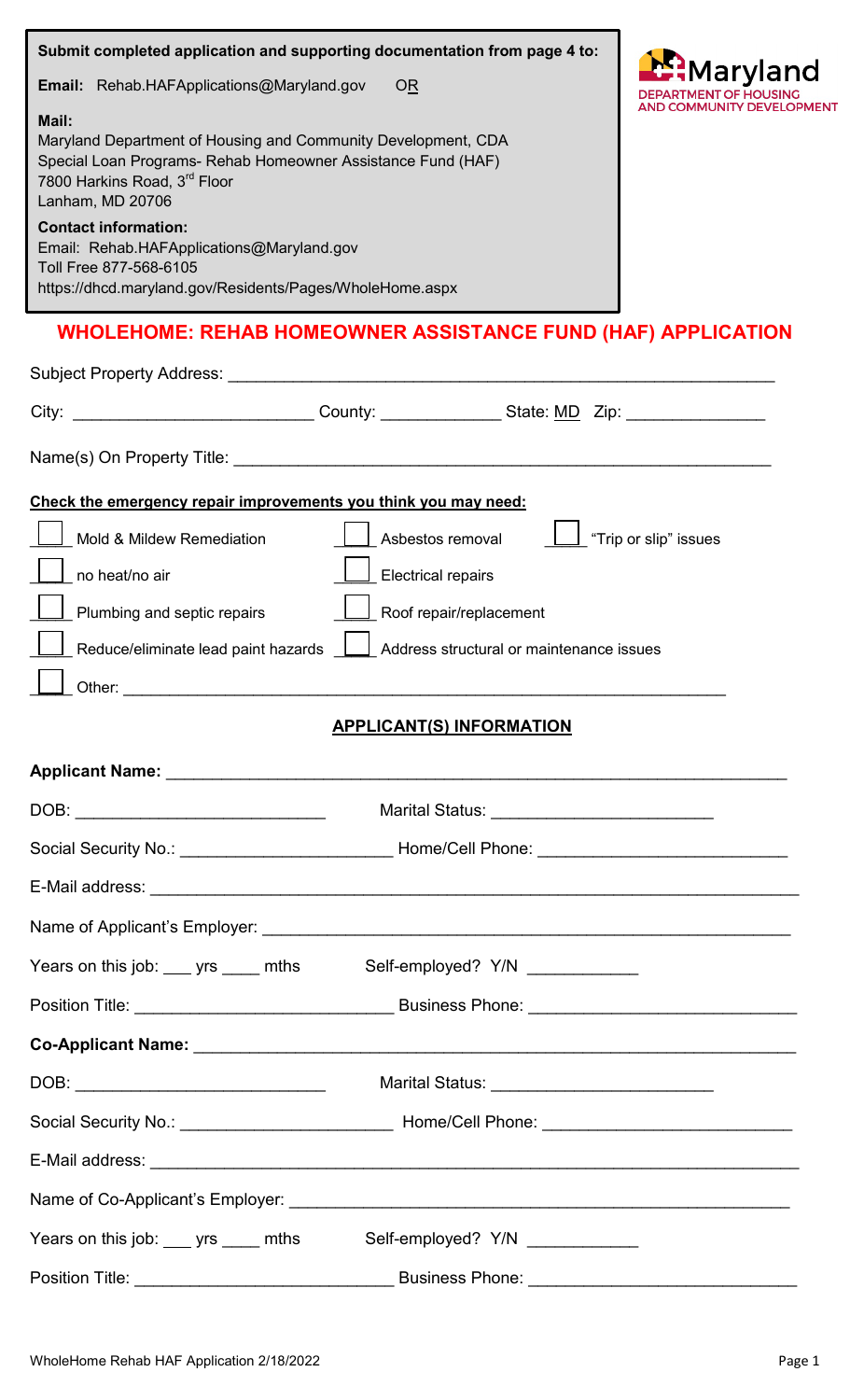## **GROSS MONTHLY INCOME**

| Item                               | <b>Applicant</b> | <b>Co-Applicant</b> | <b>Total</b> |
|------------------------------------|------------------|---------------------|--------------|
| <b>Base Employment Income</b>      | \$               | \$                  | S            |
| Overtime / Bonus                   |                  |                     |              |
| Pensions, Social Security, Annuity |                  |                     |              |
| Alimony, Child Support             |                  |                     |              |
| Net Rental Income                  |                  |                     |              |
| Other                              |                  |                     |              |
| <b>Total</b>                       | \$               | \$                  | S            |

## **LIST ALL OTHER HOUSEHOLD OCCUPANTS, INCLUDING CHILDREN**

| <b>Name</b> | Age | <b>Monthly Income</b> | Source of Income |
|-------------|-----|-----------------------|------------------|
|             |     |                       |                  |
|             |     |                       |                  |
|             |     |                       |                  |
|             |     |                       |                  |
|             |     |                       |                  |
|             |     |                       |                  |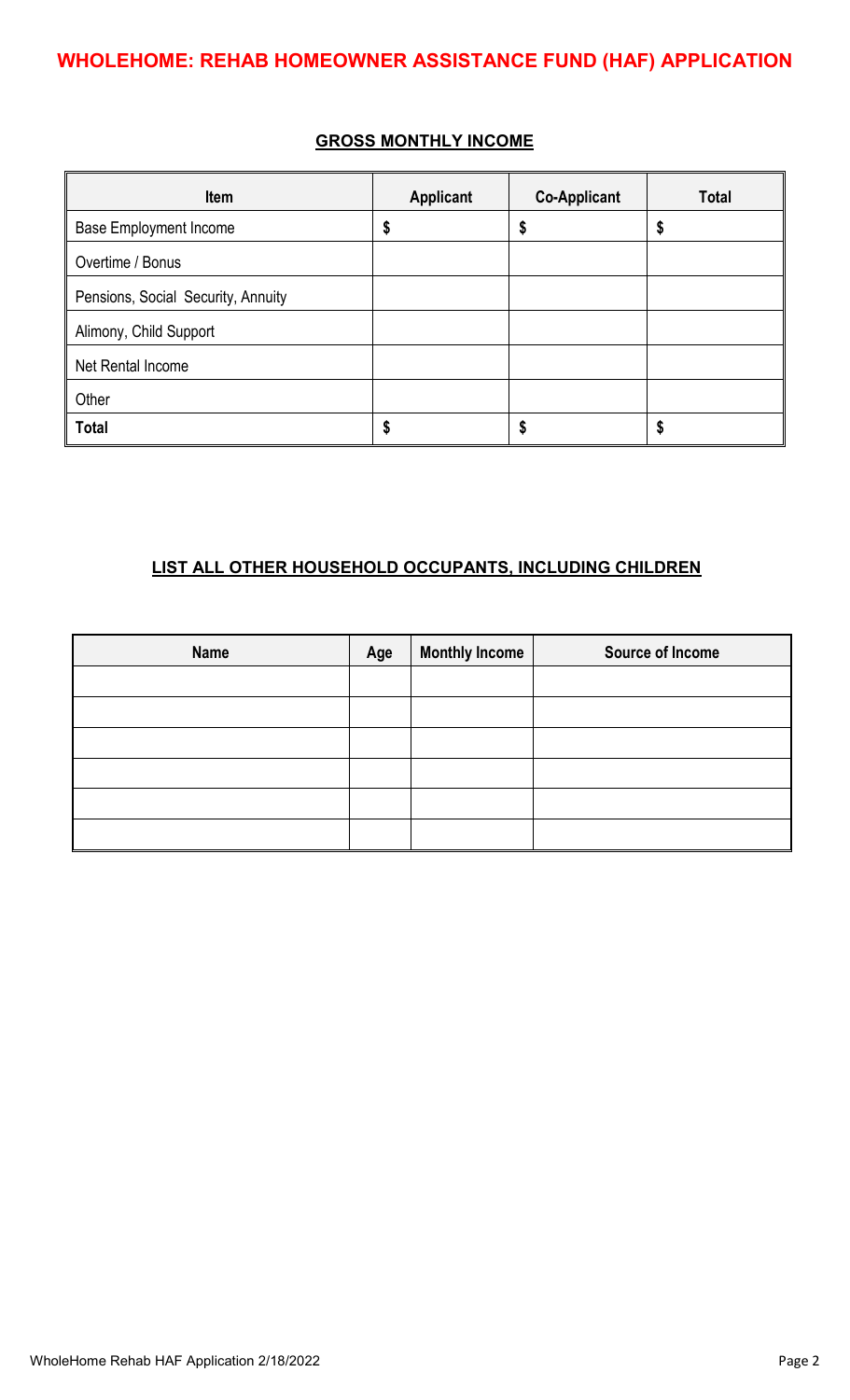### **NOTICES**

In accordance with Executive Order 01.01.1983.18, the Department of Housing and Community Development advises you as follows regarding the collection of personal information:

The information requested by the Department of Housing and Community Development (the "Department") is necessary in determining your eligibility for a Special Loan Programs grant. Your failure to disclose this information may result in the denial of your application for a grant. Availability of this information for public inspection is governed by the provisions of the Maryland Public Information Act, State Government Article, Sections 10-611 et. seq. of the Annotated Code of Maryland. This information will be disclosed to appropriate staff of the Department, the staff of the local administrator for the grant, and participating mortgage lender, if any, for purposes directly connected with administration of the grant and the grant program. Such information is not routinely shared with state, federal or local government agencies, but would be made available to the extent consistent with the Maryland Public Information Act. You have the right to inspect, amend or correct personal records in accordance with the Maryland Public Information Act.

# **I/We hereby attest that I/we have incurred an eligible COVID-19 financial hardship after January 21, 2020 (includes hardships that began before January 21, 2020 but continued after that date).**

I/We hereby certify that all the information provided herein is true and correct. I/We understand that providing false statements or information is grounds for termination of the Homeowner Assistance grant and is punishable under federal and/or State law. I/We authorize the State of Maryland Department of Housing and Community Development and any duly authorized representatives to verify all information provided in this application. I/We understand that additional information will likely be required to move forward with this application for the housing assistance.

Any person who knowingly makes, or causes to be made, a false statement or representation relative to this grant application shall be subject to criminal prosecution, a fine of up to \$5,000 and/or imprisonment up to two years and if a grant has been made, immediate call of the grant requiring payment in full of all amounts disbursed, pursuant to Housing and Community Development Article, Section 4-933, Annotated Code of Maryland.

\_\_\_\_\_\_\_\_\_\_\_\_\_\_\_\_\_\_\_\_\_\_\_\_\_\_\_\_\_\_\_\_\_\_\_\_\_\_\_\_\_\_\_\_\_\_\_\_\_\_\_\_\_ \_\_\_\_\_\_\_\_\_\_\_\_\_\_\_\_\_\_\_\_\_

\_\_\_\_\_\_\_\_\_\_\_\_\_\_\_\_\_\_\_\_\_\_\_\_\_\_\_\_\_\_\_\_\_\_\_\_\_\_\_\_\_\_\_\_\_\_\_\_\_\_\_\_\_ \_\_\_\_\_\_\_\_\_\_\_\_\_\_\_\_\_\_\_\_\_

Applicant's Signature Date Date Applicant's Signature Date Date Date Date Date

Co-Applicant's Signature Date Date Co-Applicant's Signature Date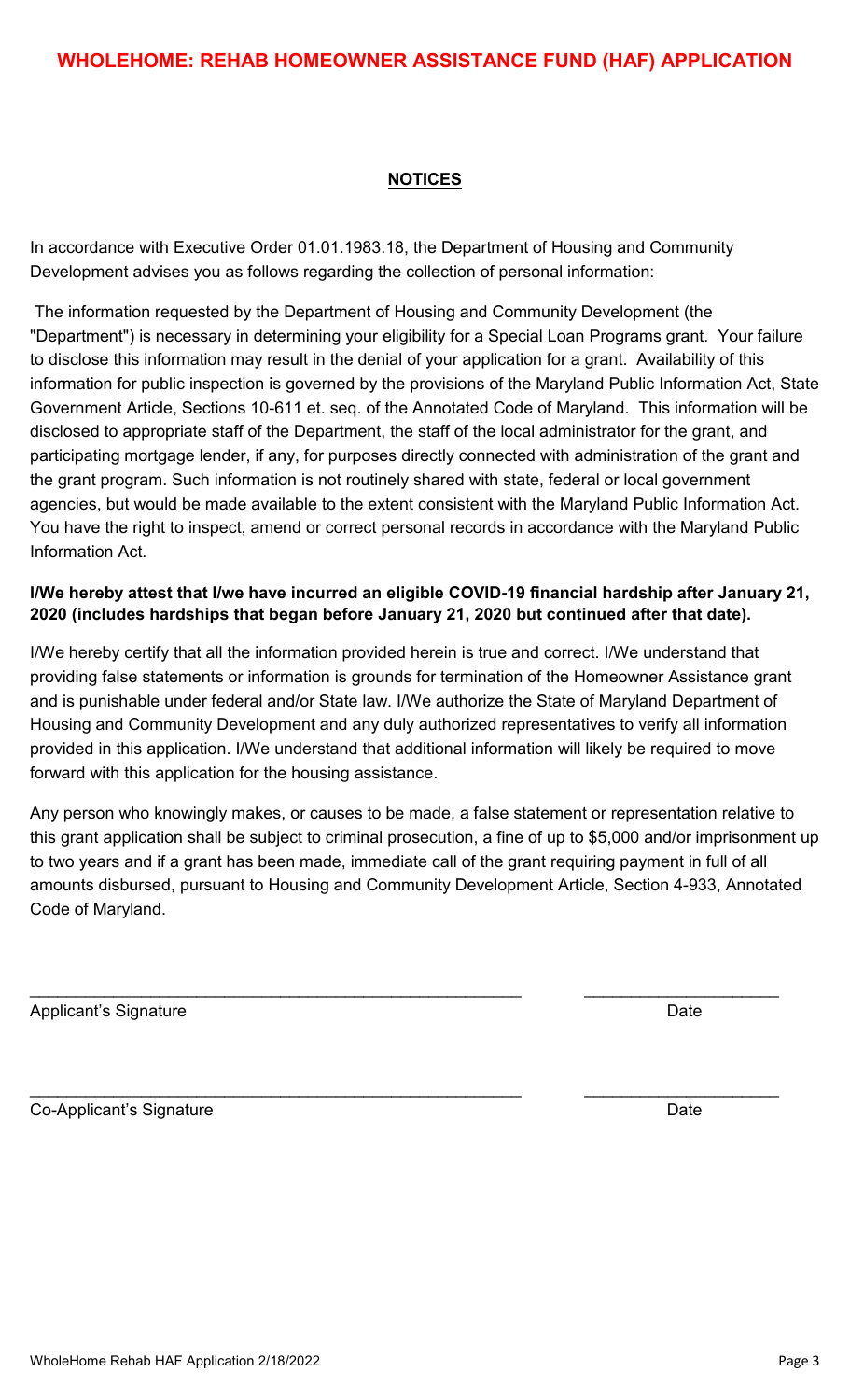# **WHOLEHOME: REHAB HOMEOWNER ASSISTANCE FUND (HAF) APPLICATION**

### **STATISTICAL DATA**

| <b>APPLICANT:</b> I do not wish to furnish this information                                                                                                  | (Initials)                                                                                                                                                          |
|--------------------------------------------------------------------------------------------------------------------------------------------------------------|---------------------------------------------------------------------------------------------------------------------------------------------------------------------|
| Hispanic or Latino<br>Ethnicity:                                                                                                                             | Not Hispanic or Latino                                                                                                                                              |
| White<br>Black / African American<br>Asian<br>American Indian/Alaskan Native American<br>Native Hawaiian/Other Pacific Islander<br>Male<br>Gender:<br>Female | American Indian/Alaskan Native & White<br>Asian & White<br>Black/African American & White<br>American Indian/Alaskan Native & Black/African<br>Other / Multi Racial |
| <b>CO-APPICANT:</b> I do not wish to furnish this information _________(Initials)                                                                            |                                                                                                                                                                     |
| Hispanic or Latino<br>Ethnicity:                                                                                                                             | Not Hispanic or Latino                                                                                                                                              |
| White<br>Black / African American<br>Asian<br>American Indian/Alaskan Native American<br>Native Hawaiian/Other Pacific Islander                              | American Indian/Alaskan Native & White<br>Asian & White<br>Black/African American & White<br>American Indian/Alaskan Native & Black/African<br>Other / Multi Racial |
| Gender:<br>Male<br>Female                                                                                                                                    |                                                                                                                                                                     |

# **HOMEOWNER ASSISTANCE FUND**

# **APPLICATION CHECKLIST**

|                  | DOCUMENTATION TO ENCLOSE WITH APPLICATION                                                                                                                            | <b>All Financing</b><br><b>Requests</b> |
|------------------|----------------------------------------------------------------------------------------------------------------------------------------------------------------------|-----------------------------------------|
|                  | <b>INCOME VERIFICATION DOCUMENTS [REQUIRED]</b><br>(select applicable income documentation):                                                                         |                                         |
|                  | • COPIES OF THE TWO (2) MOST RECENT MONTHS PAY STUBS FOR EACH<br>EMPLOYED HOUSEHOLD MEMBER OR COMPLETE VERIFICATION OF<br>EMPLOYMENT FORM SIGNED BY EMPLOYER         |                                         |
| $\bullet$        | IF SELF-EMPLOYED THE MOST RECENT 2 YEARS OF FEDERAL TAX RETURNS                                                                                                      |                                         |
|                  | IF YOUR INCOME IS FROM SOCIAL SECURITY, PENSION OR PUBLIC ASSISTANCE,<br>INCLUDE A COPY OF YOUR AWARD LETTER AND CURRENT STATEMENT<br><b>VERIFYING GROSS INCOME.</b> |                                         |
|                  | <b>PROVIDE DOCUMENTATION IF RECEIVING UNEMPLOYMENT BENEFITS</b>                                                                                                      |                                         |
| <b>REQUIRED:</b> |                                                                                                                                                                      |                                         |
|                  | 1. PROVIDE ONE ESTIMATE WITHIN THE PAST 60 DAYS FROM A LICENSED<br>MARYLAND HOME IMPROVEMENT CONTRACTOR IDENTIFYING HEALTH AND<br><b>SAFETY REPAIRS</b>              |                                         |
|                  | 2. ESTIMATE TO INCLUDE PICTURE OR DRAWING OF ITEM(S) TO BE REPAIRED                                                                                                  |                                         |
|                  | 3. COMPLETED BID FORM FROM THE CONTRACTOR(S)                                                                                                                         |                                         |